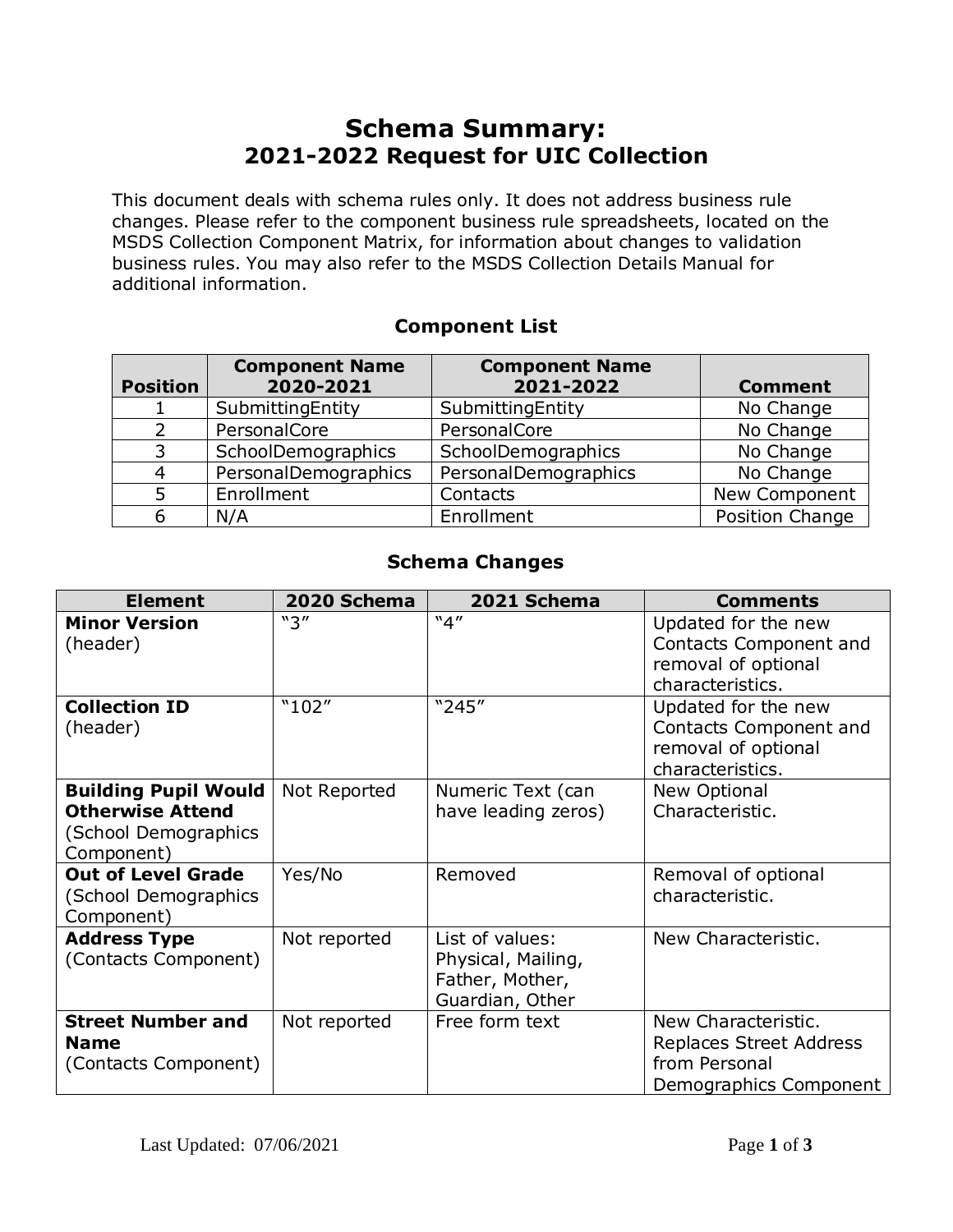| <b>Element</b>                                                       | 2020 Schema    | 2021 Schema                                                | <b>Comments</b>                                                                                                                        |
|----------------------------------------------------------------------|----------------|------------------------------------------------------------|----------------------------------------------------------------------------------------------------------------------------------------|
| <b>Apartment Room</b><br><b>Suite Number</b><br>(Contacts Component) | Not reported   | Free form text                                             | New Characteristic.<br>Replaces Street Address 2<br>from Personal<br>Demographics Component                                            |
| <b>City</b><br>(Contacts Component)                                  | Not reported   | Free form text                                             | New Characteristic.<br>Replaces City in the<br>Personal Demographics<br>Component                                                      |
| <b>State Abbreviation</b><br>(Contacts Component)                    | Not Reported   | List of values: choose<br>from USPS State<br>Abbreviations | New Characteristic.<br>Replaces State in the<br>Personal Demographics<br>Component                                                     |
| <b>Postal Code</b><br>(Contacts Component)                           | Not reported   | Free form text                                             | New Characteristic.<br>Replaces Zip Code in the<br>Personal Demographics<br>Component                                                  |
| <b>Telephone Number</b><br>(Contacts Component)                      | Not reported   | Free form text                                             | New Characteristic.<br>Replaces Phone Number<br>from the Personal<br>Demographics Component                                            |
| <b>Street Address</b><br>(Personal<br>Demographics<br>Component)     | Free form text | Not reported                                               | Removed and replaced by<br><b>Street Number and Name</b><br>in the Contacts<br>Component                                               |
| <b>Street Address 2</b><br>(Personal<br>Demographics<br>Component)   | Free form text | Not reported                                               | Removed and replaced by<br><b>Street Number and Name</b><br>in by Apartment Room<br>Suite Number from the<br><b>Contacts Component</b> |
| <b>City</b><br>(Personal<br>Demographics<br>Component)               | Free form text | Not reported                                               | Removed and replaced by<br>City from the Contacts<br>Component                                                                         |
| <b>State (Personal</b><br>Demographics<br>Component)                 | List of values | Not reported                                               | Removed and replaced by<br><b>State Abbreviation from</b><br>the Contacts Component                                                    |
| Zip Code (Personal<br>Demographics<br>Component)                     | Free form text | Not reported                                               | Removed and replaced by<br>Postal Code from the<br><b>Contacts Component</b>                                                           |
| <b>Phone Number</b><br>(Personal<br>Demographics<br>Component)       | Free form text | Not reported                                               | Removed and replaced by<br>Telephone Number from<br>the Contacts Component                                                             |